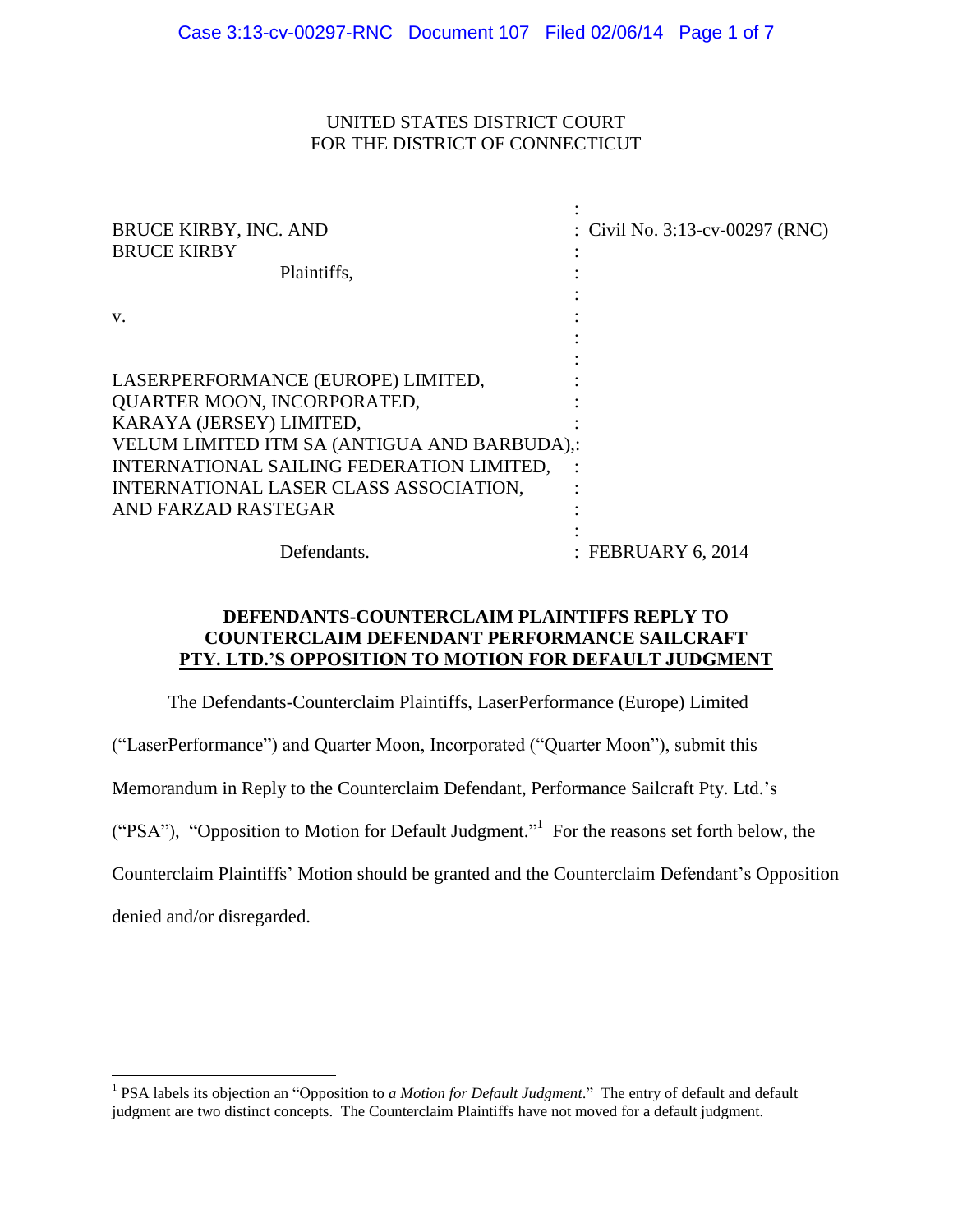## **STATEMENT OF RELEVANT PROCEDURAL FACTS**

On April 30, 2013, plaintiffs Bruce Kirby and Bruce Kirby, Inc. (collectively, "Kirby") filed their First Amended Complaint against defendants LaserPerformance, Quarter Moon, Karaya (Jersey) Limited, Velum Limited, the International Sailing Federation Limited, the International Laser Class Association and Farzad Rastegar. On June 12, 2013, Laser Performance and Quarter Moon filed their Answer and Counterclaims (the "Counterclaims") against plaintiff Kirby and additional counterclaim defendants PSA and Global Sailing Limited ("GSL"). PSA was required to file an answer or other response to the Counterclaims within 21 days of the date of service, or by October 10, 2013.<sup>2</sup> PSA failed to do so. Instead, PSA responded on January 23, 2014 when it filed its Opposition to Motion for Default Judgment and its Motion to Dismiss.

### **ARGUMENT**

## **I. PSA'S Opposition is Erroneous and/or Premature**

 $\overline{a}$ 

An entry of default does not involve discretion. Federal Rule of Civil Procedure 55(a) provides:

When a party against whom a judgment for affirmative relief is sought has failed to plead or otherwise defend as provided by these rules and that fact is made to appear by affidavit or otherwise, *the clerk shall enter the party's default*.

(Emphasis added). The language of Rule 55(a) is clear. The court clerk is *required* to enter a defendant's default when the fact of default is established by affidavit or otherwise. See Elektra Entertainment Group, Inc. v. Crawford, 226 F.R.D. 338, 391 (C.D. Cal. 2005). Counsel for the

<sup>&</sup>lt;sup>2</sup> As outlined in their motion for entry of default, LaserPerformance and Quarter Moon complied with all applicable provisions of the Federal Rules regarding service of PSA. **See Doc. 86.** More specifically, on June 13, 2013 LaserPerformance and Quarter Moon sent PSA a request for waiver of service of the Counterclaims from PSA in accordance with Fed. R. Civ. P. 4(d). PSA did not respond. Thereafter, on August 16, 2013, the Clerk of the Court issued the Summons. On September 19, 2013, PSA was served with the Complaint, Counterclaims and Summons in accordance with Fed. R. Civ. P. 4(f) and (h).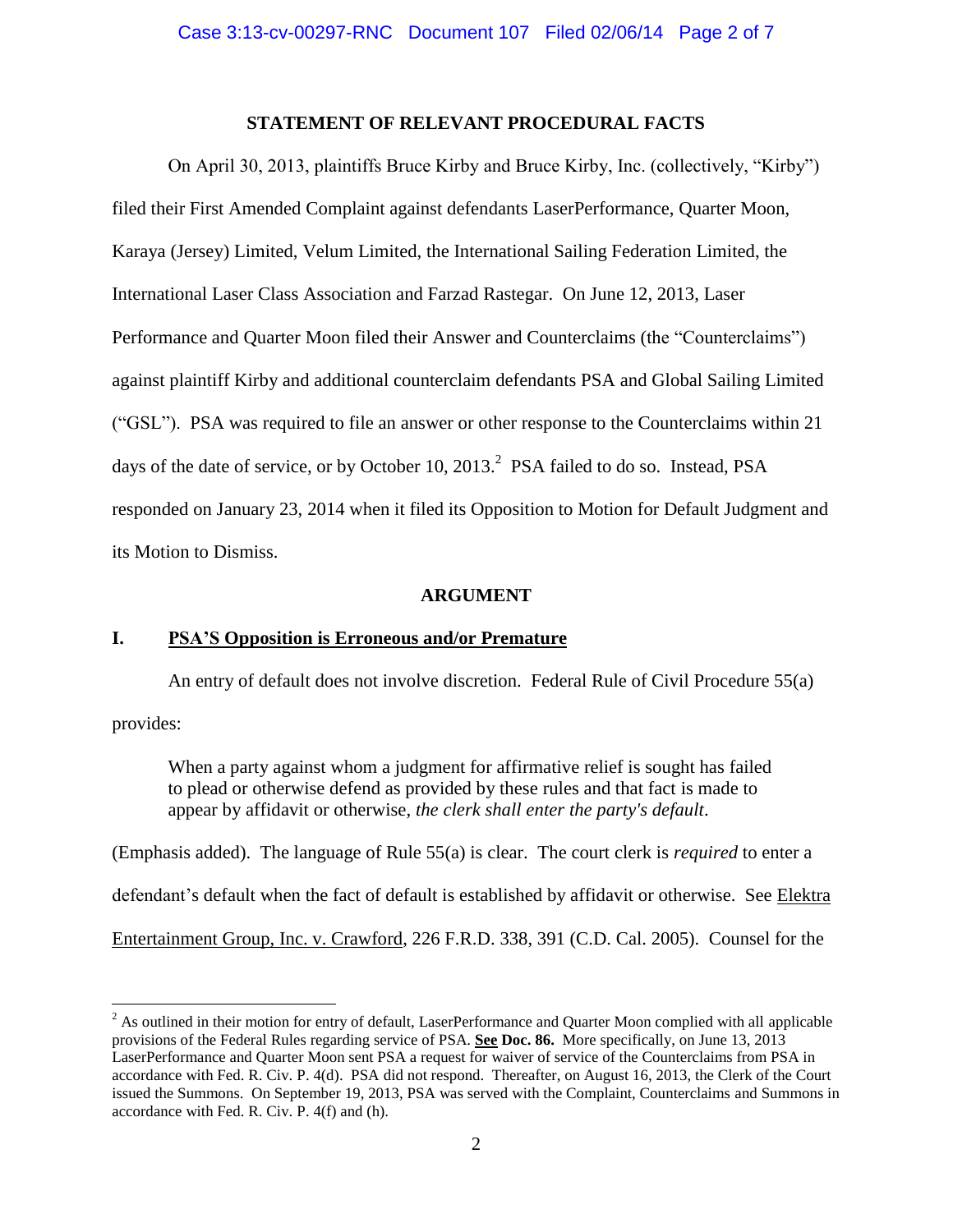#### Case 3:13-cv-00297-RNC Document 107 Filed 02/06/14 Page 3 of 7

Counterclaim Plaintiffs' filed a declaration with their Motion for Entry of Default that definitively established that PSA was in fact in default. **See Doc. 86-1.** A "default" is merely a recognition by the clerk that a party "against whom a judgment for affirmative relief is sought has failed to plead or otherwise defend." Cox v. District of Columbia, 1990 U.S. Dist. LEXIS 16731, 1 (D.D.C.). "This technical document cannot be opposed." Id.

PSA's "Opposition to Motion for Default Judgment" based on Rule 55(c) is premature. The Counterclaim Plaintiff's did not file a Motion for Default Judgment. PSA has erroneously submitted opposition to a motion (for an entry of default) that cannot be submitted. Accordingly, the Counterclaim Plaintiffs' Motion for Entry of Default should be granted.

#### **II. Assuming an Entry of Default is Entered it Should Not be Set Aside**

Even if PSA's Motion is considered proper, the entry of default should still enter and not subsequently be set aside. PSA is unable to show "good cause" as to why an entry of default should not enter or if it is to enter, why it should be set aside.<sup>3</sup>

Pursuant to Federal Rule of Civil Procedure 55(c), the Court may set aside an entry of default for good cause shown. The Second Circuit has set forth three criteria that must be assessed in order to decide whether to relieve a party from the entry of default: "(1) whether the default was willful; (2) whether setting aside the default would prejudice the adversary; and (3) whether a meritorious defense is presented." Altamirano v. Copiague Funding Corp., 2007 U.S. Dist. LEXIS 30310, 1-2 (D. Conn. Apr. 25, 2007).

PSA's failure to respond to the Counterclaim Plaintiffs' Complaint was intentional in that it timely received the Counterclaim and simply ignored it. That conduct does not constitute good

 $\overline{a}$ 

<sup>&</sup>lt;sup>3</sup> The Counterclaim Plaintiffs still maintain that PSA cannot "object" to the entry of default as the entry is by way of a technical mechanism of the Court. The purpose of this section of the brief, however, is to demonstrate that assuming that the default entered, PSA is unable to demonstrate the necessary "good cause" for setting aside an entry of default.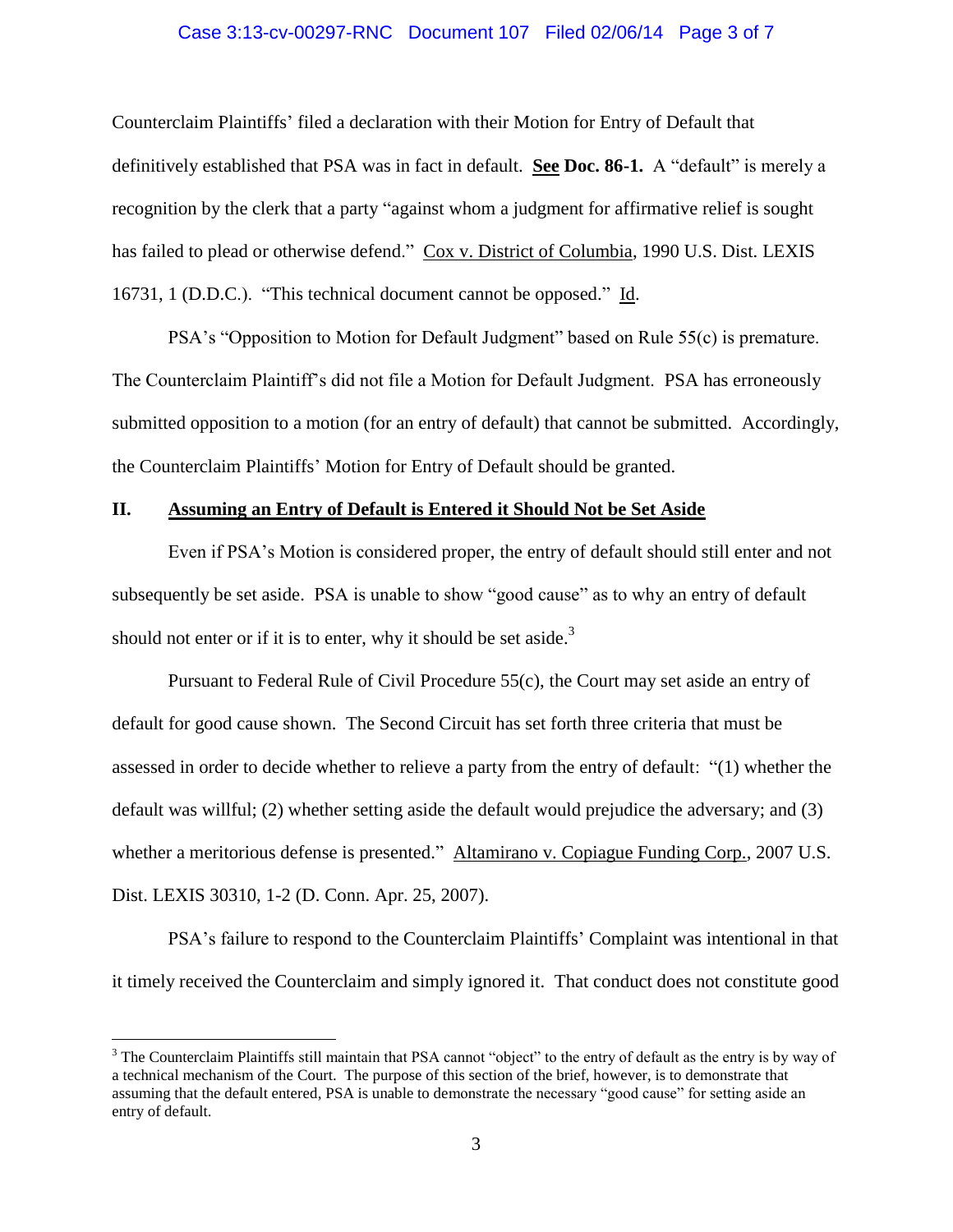#### Case 3:13-cv-00297-RNC Document 107 Filed 02/06/14 Page 4 of 7

faith. Furthermore, its Motion to Dismiss was untimely and thus its defense of lack of personal jurisdiction should not be considered in evaluating whether there is a meritorious defense for purposes of preventing the default from entering. Counsel will brief this issue further in its response to the pending Motion to Dismiss. Accordingly, entry of default should enter against PSA.

#### **A. PSA's Failure to Follow a Rule of Procedure Was not Done in Good Faith**

The Second Circuit has interpreted "willfulness," in the context of a default, to refer to conduct that is "more than merely negligent or careless." SEC v. McNulty, 137 F.3d 732, 738 (2d Cir. 1998). Here, PSA has not suggested that it made a mistake. It simply ignored the Counterclaim. Furthermore, in considering whether a default should be set aside a Court should consider "whether the failure to follow a rule of procedure was a mistake made in good faith." See Altamirano v. Copiague Funding Corp., 2007 U.S. Dist. LEXIS 30310 (D. Conn. Apr. 25, 2007).

PSA contends that its delay in responding to the Counterclaim Plaintiffs "was largely due to fact gathering for its Motion to Dismiss and logistical difficulties given its location in Australia." **See Opposition to Motion for Default Judgment, p. 3.** That does not address the fact that PSA was originally notified of this action on June 13, 2013, over seven months ago, when LaserPerformance and Quarter Moon sent PSA a request for waiver of service under Fed. R. Civ. P. 4(d). PSA failed to respond and so LaserPerformance and Quarter Moon served a Summons and Complaint upon PSA on September 19, 2013, over four months ago. PSA had more than ample time for "fact gathering" even in spite of the alleged "logistical difficulties." More importantly though, if PSA did, in fact, need more time to respond to the Counterclaims then it should have requested more time through the Court. PSA instead ignored the request for

4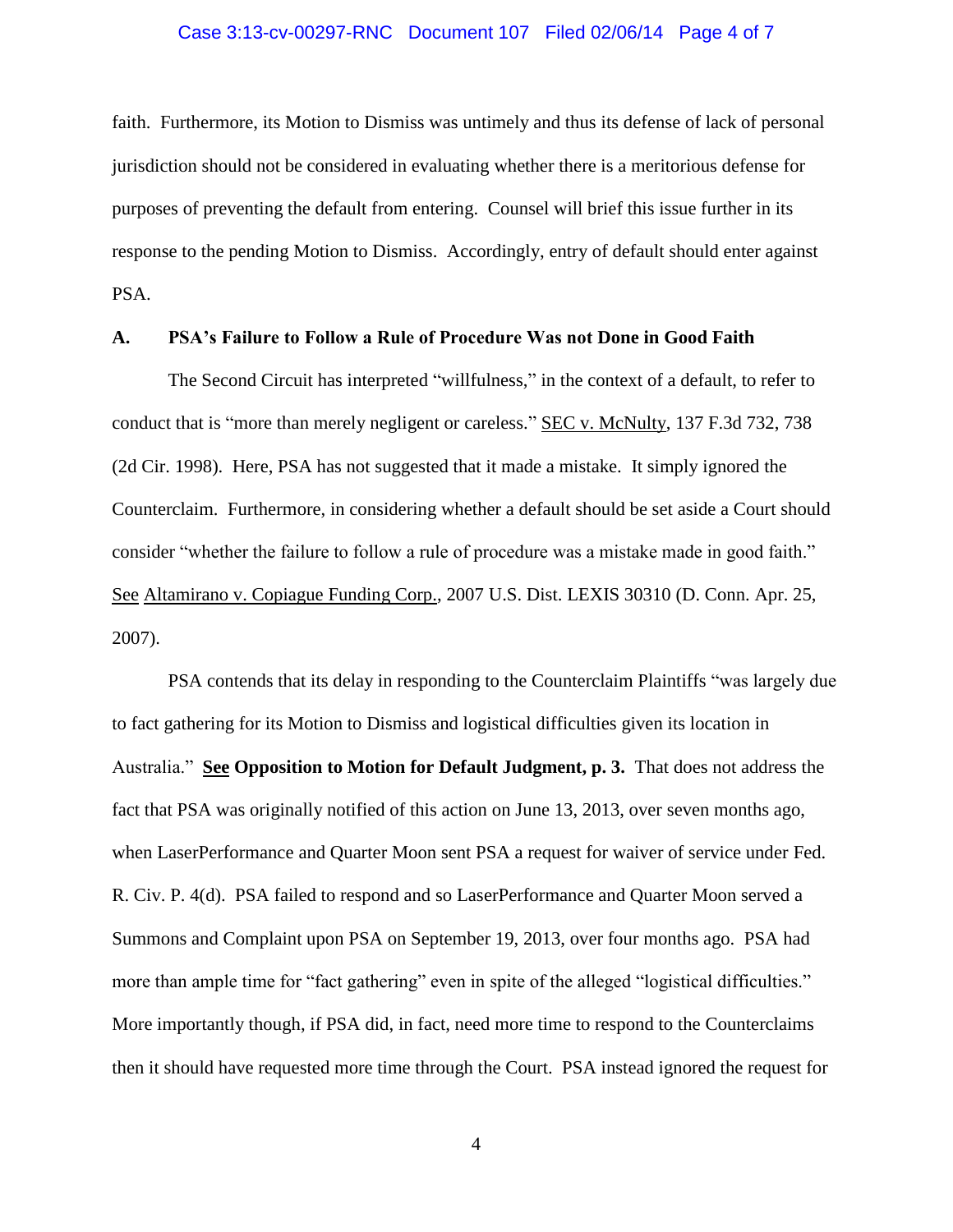#### Case 3:13-cv-00297-RNC Document 107 Filed 02/06/14 Page 5 of 7

waiver of service, Complaint and Summons and operated under its own timeline. Such behavior is not appropriate and demonstrates a lack of good faith. The Motion to Dismiss is also relatively brief and the factual support for the motion was readily available. In other words, PSA's representation to the Court is not even accurate. Certainly, that is not evidence of good faith.

## **B. PSA's Motion to Dismiss is Untimely and Therefore Personal Jurisdiction Should not be Considered as a Potentially Meritorious Defense in Support of Opposing the Entry of Default**

On September 19, 2013, PSA was served with the Complaint, Counterclaims and Summons in accordance with Fed. R. Civ. P. 4(f) and (h). Pursuant to Fed. R. Civ. P.  $12(a)(1)(A)$ , PSA was required to file an answer or other response within 21 days, or by October 10, 2013. PSA filed its Motion to Dismiss on January 23, 2014; over three months later. PSA's Motion was untimely and therefore should not be considered.

Personal jurisdiction can be and has been waived. "Unlike subject matter jurisdiction, personal jurisdiction is for a defendant's protection. Therefore, it can be waived expressly by consenting to jurisdiction or impliedly by failing to timely object. FRCP 12(h)(1)." Sealacota Trust v. Harrison, 1999 U.S. Dist. LEXIS 4304 (D. Or. Jan. 15, 1999) (Parties motion to dismiss was untimely and therefore could be deemed a waiver of any lack of personal jurisdiction). PSA had its opportunity to raise personal jurisdiction. It missed that opportunity. See Hamilton v. Atlas Turner, Inc., 197 F.3d 58, 62 (2d Cir. N.Y. 1999) ("personal jurisdiction defense may be lost by failure to assert it seasonably"); Yeldell v. Tutt, 913 F.2d 533, 539 (8th Cir. 1990) ("[A personal jurisdiction] defense may be lost by failure to assert it seasonably, by formal submission in a cause, or by submission through conduct"). Accordingly, since personal jurisdiction was the

5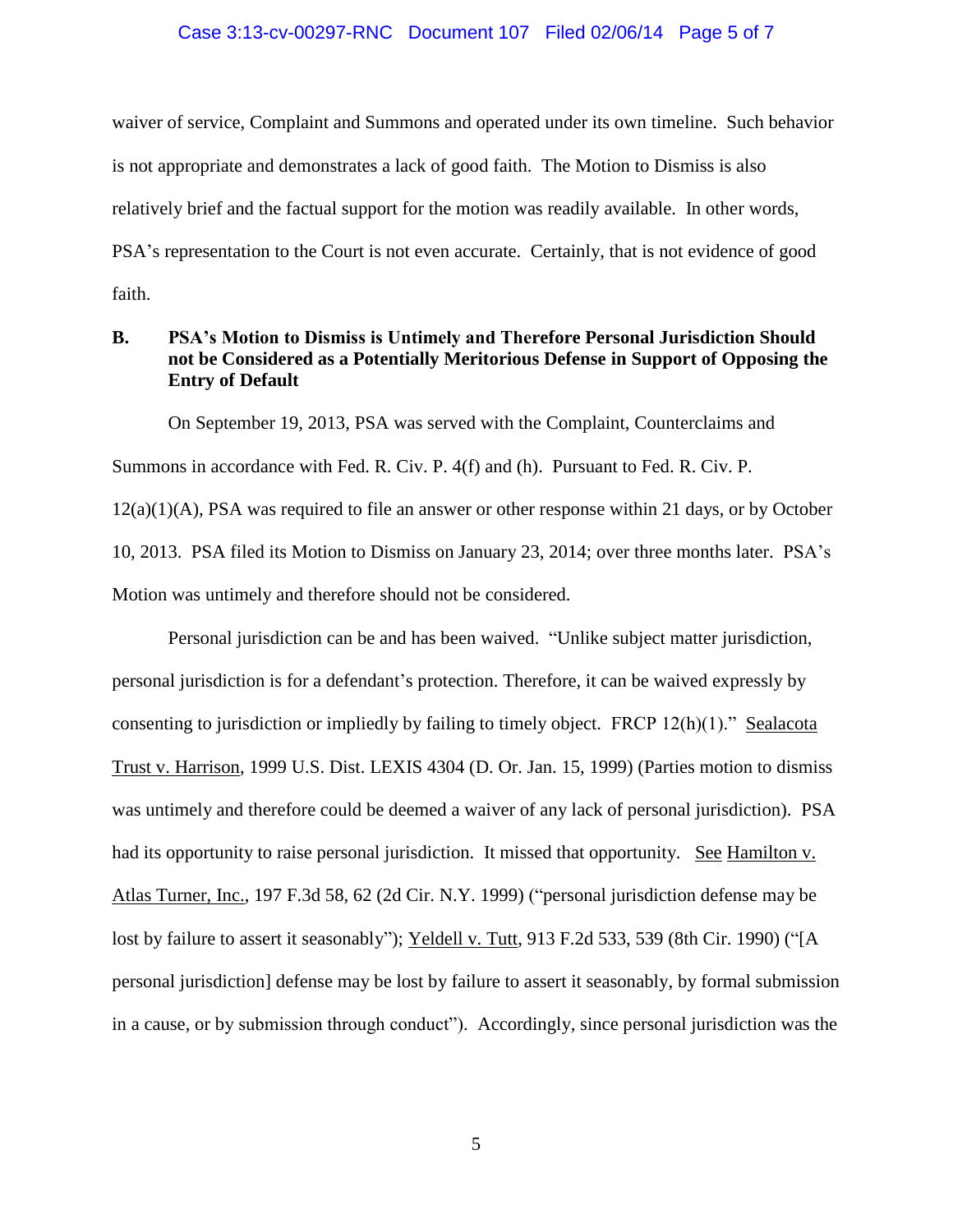only "meritorious defense" raised in its Opposition, PSA has failed to show the requisite "good cause" in order to prevent the entry of default.

### **CONCLUSION**

For the reasons set forth above, Counterclaim Plaintiffs, LaserPerformance and Quarter

Moon request that a default be entered against Counterclaim Defendant Performance Sailcraft

Pty. Ltd., pursuant to Fed. R. Civ. P. 55(a).

COUNTERCLAIM PLAINTIFFS, LASERPERFORMANCE (EUROPE) LIMITED, QUARTER MOON, INCORPORATED,

/s/ Simon I. Allentuch

Simon I. Allentuch, Esq. (ct21094) NEUBERT, PEPE & MONTEITH, P.C. 195 Church Street,  $13^{th}$  Floor New Haven, CT 06510 Tel: (203) 821-2000 Fax: (203)821-2009 [Sallentuch@npmlaw.com](mailto:Sallentuch@npmlaw.com)